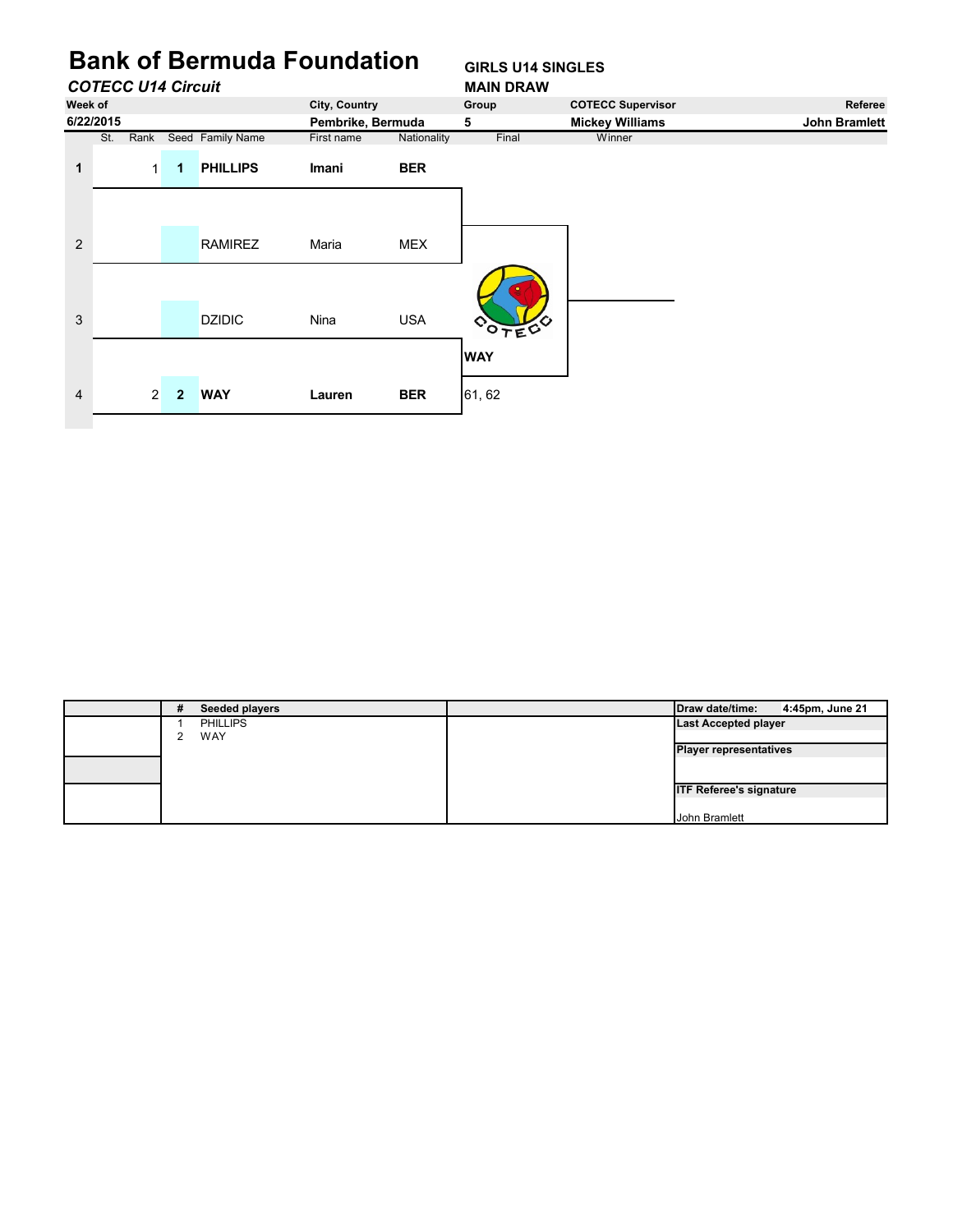*ITF Junior Circuit*

**GS18 - GIRLS SINGLES MAIN DRAW**



| Week of                 |            | City, Country          | Grade                                  | Tourn. Key        |            | <b>ITF Referee</b>     |
|-------------------------|------------|------------------------|----------------------------------------|-------------------|------------|------------------------|
| 21 JUN 2015             |            | Pembroke, BER          | Grade 5                                | J-G5-BER-01A-2015 |            | Mrs. Vickie Berrettini |
| St. Rank Cnty           |            | Round 1                | Round <sub>2</sub>                     | Quarterfinals     | Semifinals | Final                  |
| $307$  <br>$\mathbf{1}$ |            | USA WATERS, N [1]      |                                        |                   |            |                        |
| 1605<br>$\overline{2}$  | USA        | JAMAL, Sara            | WATERS, N [1]<br>$6-1$ $6-1$           |                   |            |                        |
| 3Q                      | USA        | OWENSBY, Margaret      |                                        |                   |            |                        |
| 1538 CAN<br>4           |            | TABUNSHCHYK, Viktoriya | OWENSBY, Margaret<br>$4-6$ $6-2$ $6-3$ |                   |            |                        |
| 5<br>2165 USA           |            | MANDLIK, Elizabeth     | MANDLIK,<br>Elizabeth                  |                   |            |                        |
| 1689<br>6               | <b>BRA</b> | TENORIO,<br>Gabriela   | $6-2$ 7-5                              |                   |            |                        |
| 7 WC                    | <b>USA</b> | MASON, Desiree         | LILIENTHAL, C [8]                      |                   |            |                        |
| 8<br>935                | <b>USA</b> | LILIENTHAL, C [8]      | $6 - 4$ $6 - 1$                        |                   |            |                        |
| 9<br>602                | <b>NOR</b> | GABRIELSEN, L [4]      | GABRIELSEN, L [4]                      |                   |            |                        |
| 2065<br>$\Omega$<br>10  | <b>USA</b> | GRIGORIAN, Sabina      | $6 - 2 6 - 2$                          |                   |            |                        |
| 11<br>1225 USA          |            | MAYO, Alyssa           | PAULUS, Kate                           |                   |            |                        |
| 12<br>1427              | <b>USA</b> | PAULUS, Kate           | $6-0$ $6-2$                            |                   |            |                        |
| 13<br>1143 USA          |            | MOTOSONO, Kianah       | MOTOSONO,<br>Kianah                    |                   |            |                        |
| $14$ Q                  | AUS        | ASHLEY, Ellen          | $6 - 2 6 - 1$                          |                   |            |                        |
| 15<br>2165              | <b>USA</b> | MERMERSKY, Isabella    | LAFRANCE, Katie                        |                   |            |                        |
| 640<br>16               | <b>USA</b> | LAFRANCE, Katie        | $6-1$ $6-2$                            |                   |            |                        |
| 17<br>748               | CAN        | KOKE, Claire [7]       | KOKE, Claire [7]                       |                   |            |                        |
| 18 LL                   | <b>USA</b> | MENSHIKOVA, Anastesi   | $6-1$ $6-2$                            |                   |            |                        |
| 19                      | <b>USA</b> | FORDHAM,<br>Dakota     | FORDHAM,<br>Dakota                     |                   |            |                        |
| 20<br>1605              | <b>USA</b> | TRAPNESS,<br>Camilla   | $6 - 2 6 - 3$                          |                   |            |                        |
| 21                      | <b>USA</b> | DOBIS, Erika           | MAZA, Paola                            |                   |            |                        |
| 22<br>1567              | <b>PUR</b> | Paola<br>MAZA,         | $6-1$ $6-1$                            |                   |            |                        |
| 23<br>1725              | <b>USA</b> | GABAY,<br>Julia        | SMITH, Alana [3]                       |                   |            |                        |
| 24<br>517               | <b>USA</b> | SMITH, Alana<br>[3]    | $6-3$ $6-3$                            |                   |            |                        |
| 25                      | 603 USA    | PELLETIER, J [6]       | GADALOV, Jennifer                      |                   |            |                        |
| 26 WC                   | <b>USA</b> | GADALOV, Jennifer      | $6 - 4$ $6 - 3$                        |                   |            |                        |
| 27 Q                    | USA        | WILCOX, Hailey         | WILCOX,<br>Hailey                      |                   |            |                        |
| 28                      | CAN        | LIM, Michelle          | $6 - 1$ $6 - 1$                        |                   |            |                        |
| 29<br>1538              | <b>USA</b> | HITT, Zoe              | BATTAGLIA,<br>Madison                  |                   |            |                        |
| 30<br>1605              | <b>USA</b> | BATTAGLIA, Madison     | $6-0$ $6-0$                            |                   |            |                        |
| 31 WC                   | <b>BER</b> | MING, Kaylah           | GOLDBERG,<br>Julia                     |                   |            |                        |
| 495<br>32               | <b>USA</b> | GOLDBERG, Julia        | $6-1$ $6-1$                            |                   |            |                        |

|         |                         |                |           | www.blta.bm            | www.itftennis.com |
|---------|-------------------------|----------------|-----------|------------------------|-------------------|
|         | # Seeded<br>Players     | # Lucky Losers | Replacing | Draw date/time:        | 21 JUN 2015 18:20 |
|         | Naomi Idelis<br>WATERS, |                |           | Last Direct Acceptance |                   |
|         | 2 GOLDBERG, Julia       |                |           | DOBIS, Erika (USA)     |                   |
|         | SMITH, Alana            |                |           | Player representatives |                   |
|         | Lillian<br>GABRIELSEN,  |                |           | Alana SMITH            |                   |
| Juniors | 5 LAFRANCE, Katie       |                |           |                        |                   |
|         | 6 PELLETIER, Jacqueline |                |           | Signature              |                   |
|         | KOKE, Claire            |                |           |                        |                   |
|         | 8 LILIENTHAL, Cheyenne  |                |           | Mrs. Vickie Berrettini |                   |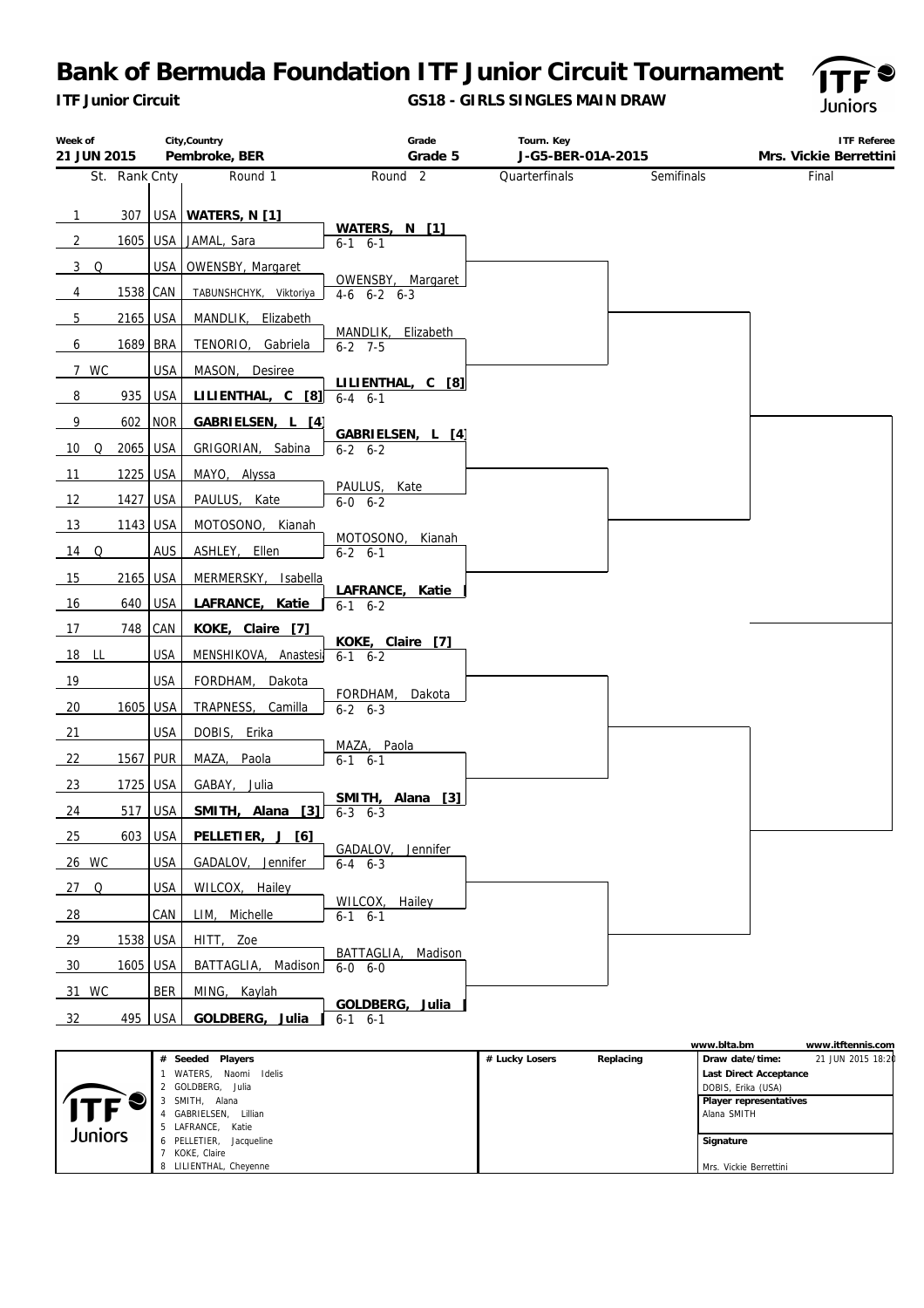*ITF Junior Circuit*

### **GD18 - GIRLS DOUBLES MAIN DRAW**



| Week of<br>21 JUN 2015 |                      |                          | City, Country<br>Pembroke, BER                              | Grade<br>Grade 5                                 | Tourn. Key<br>J-G5-BER-01A-2015 | <b>ITF Referee</b><br>Mrs. Vickie Berrettini |
|------------------------|----------------------|--------------------------|-------------------------------------------------------------|--------------------------------------------------|---------------------------------|----------------------------------------------|
|                        | St. Rank Cnty        |                          | Round 1                                                     | Quarterfinals                                    | Semifinals                      | Final                                        |
| $\mathbf{1}$           | 495<br>517           | <b>USA</b>               | GOLDBERG, Julia [1]<br>USA SMITH, Alana                     | GOLDBERG, Julia [1]                              |                                 |                                              |
| <b>WC</b><br>2         |                      | <b>USA</b><br>CAN        | DZIDIC, Lada<br>LIM, Michelle                               | SMITH, Alana<br>$6 - 16 - 2$                     |                                 |                                              |
| 3                      | 748                  | CAN                      | KOKE, Claire<br>USA NANNERY, Jacqueline                     |                                                  |                                 |                                              |
| 4                      | 1605 USA             | <b>USA</b>               | BATTAGLIA, Madison<br>WILCOX, Hailey                        | BATTAGLIA, Madison<br>WILCOX, Hailey<br>$6-46-1$ |                                 |                                              |
| 5                      | 1605 USA<br>603      |                          | JAMAL, Sara [4]<br>USA PELLETIER, Jacqueline                | LILIENTHAL, Cheyenne                             |                                 |                                              |
| 6                      | 935<br>1427          |                          | USA LILIENTHAL, Cheyenne<br>USA PAULUS, Kate                | PAULUS, Kate<br>$6-3$ 5-7 $[10-7]$               |                                 |                                              |
| 7                      | 1689 BRA             |                          | 1225 USA MAYO, Alyssa<br>TENORIO, Gabriela                  | MAYO, Alyssa                                     |                                 |                                              |
| 8                      | 1605                 | USA<br><b>USA</b>        | GADALOV, Jennifer<br>TRAPNESS, Camilla                      | TENORIO, Gabriela<br>3-6 6-1 [10-6]              |                                 |                                              |
| 9                      |                      |                          | USA   FORDHAM, Dakota<br>USA   MENSHIKOVA, Anastesia        | MANDLIK, Elizabeth                               |                                 |                                              |
| 10                     | 2165 USA             |                          | MANDLIK, Elizabeth<br>1567 PUR MAZA, Paola                  | MAZA, Paola<br>$6-17-5$                          |                                 |                                              |
| <b>WC</b><br>11        |                      | USA                      | MASON, Desiree<br>BER MING, Kaylah                          | MOTOSONO, Kianah [3]                             |                                 |                                              |
| 12                     | 307                  |                          | 1143 USA MOTOSONO, Kianah [3]<br>USA   WATERS, Naomi Idelis | WATERS, Naomi Idelis<br>$6 - 16 - 0$             |                                 |                                              |
| 13                     |                      |                          | USA ODEN, Naiya<br>1538 CAN   TABUNSHCHYK, Viktoriya        | ODEN, Naiya                                      |                                 |                                              |
| 14                     | 1725                 | <b>USA</b><br><b>USA</b> | GABAY, Julia<br>OWENSBY, Margaret                           | TABUNSHCHYK, Viktoriya<br>$3-6$ 6-1 [11-9]       |                                 |                                              |
| 15                     | 2065 USA<br>2165 USA |                          | GRIGORIAN, Sabina<br>MERMERSKY, Isabella                    | GABRIELSEN, Lillian [2]                          |                                 |                                              |
| 16                     | 640                  |                          | 602   NOR   GABRIELSEN, Lillian [2]<br>USA LAFRANCE, Katie  | LAFRANCE, Katie<br>$6-26-2$                      |                                 |                                              |

|         |                       |              |           | www.blta.bm                        | www.itftennis.com |
|---------|-----------------------|--------------|-----------|------------------------------------|-------------------|
|         | # Seeded Players      | # Alternates | Replacing | Draw date/time:                    | 22 JUN 2015 12:30 |
|         | GOLDBERG, Julia       |              |           | Last Direct Acceptance             |                   |
|         | SMITH, Alana          |              |           | GADALOV, J (USA)+TRAPNESS, C (USA) |                   |
|         | GABRIELSEN, Lillian   |              |           | Player representatives             |                   |
| ITF     | LAFRANCE, Katie       |              |           | l Julia GOLDBERG                   |                   |
| Juniors | 3 MOTOSONO, Kianah    |              |           | I Isabella MERMERSKY               |                   |
|         | WATERS, Naomi Idelis  |              |           | Signature                          |                   |
|         | JAMAL, Sara           |              |           |                                    |                   |
|         | PELLETIER, Jacqueline |              |           | Mrs. Vickie Berrettini             |                   |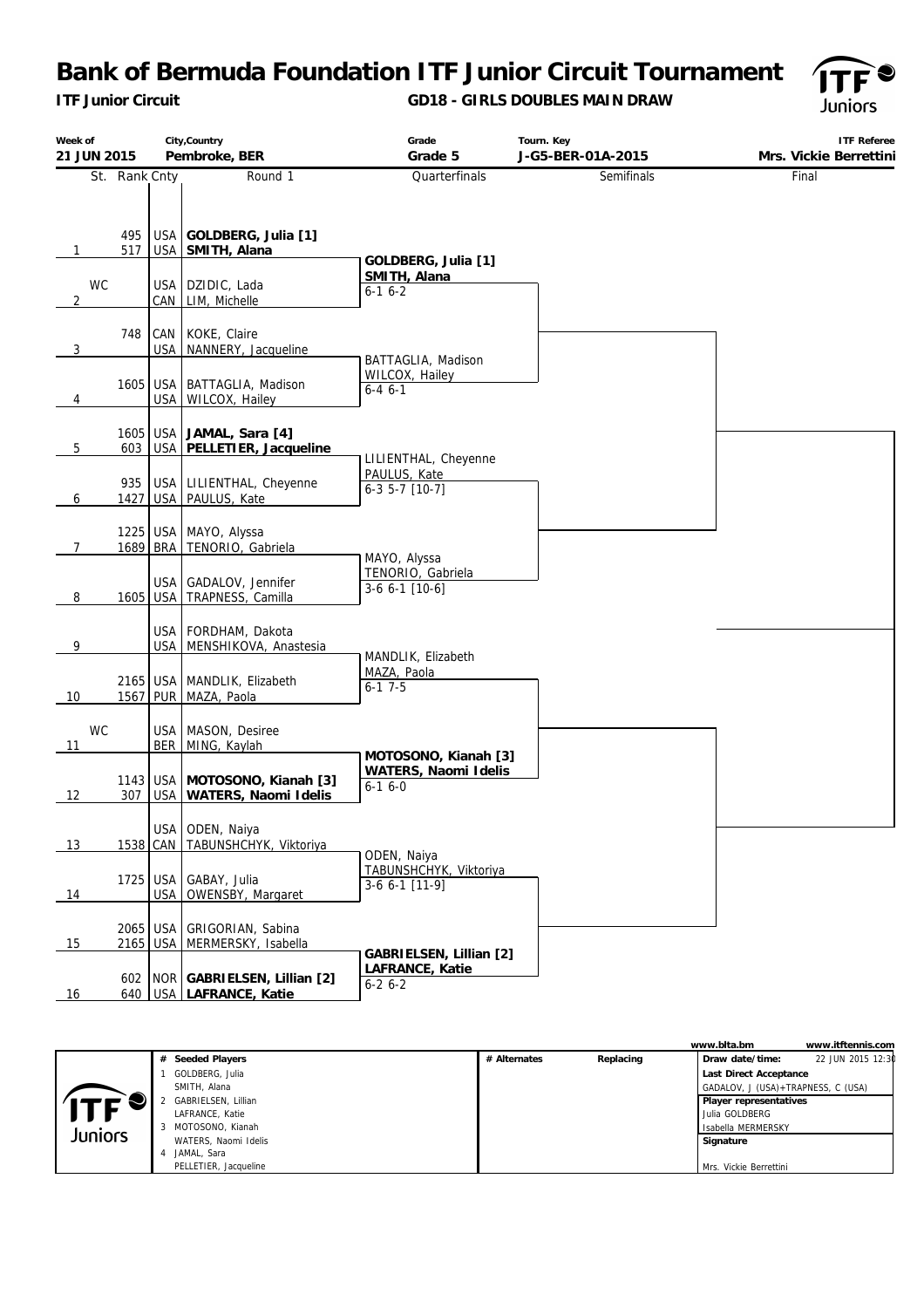

| # | Seeded players     | Draw date/time:                | 1:30 pm, June 21 |
|---|--------------------|--------------------------------|------------------|
|   | <b>JONES</b>       | <b>Last Accepted player</b>    |                  |
|   | <b>MALLORY III</b> |                                |                  |
|   |                    | <b>Player representatives</b>  |                  |
|   |                    |                                |                  |
|   |                    | <b>ITF Referee's signature</b> |                  |
|   |                    |                                |                  |
|   |                    | John Bramlett                  |                  |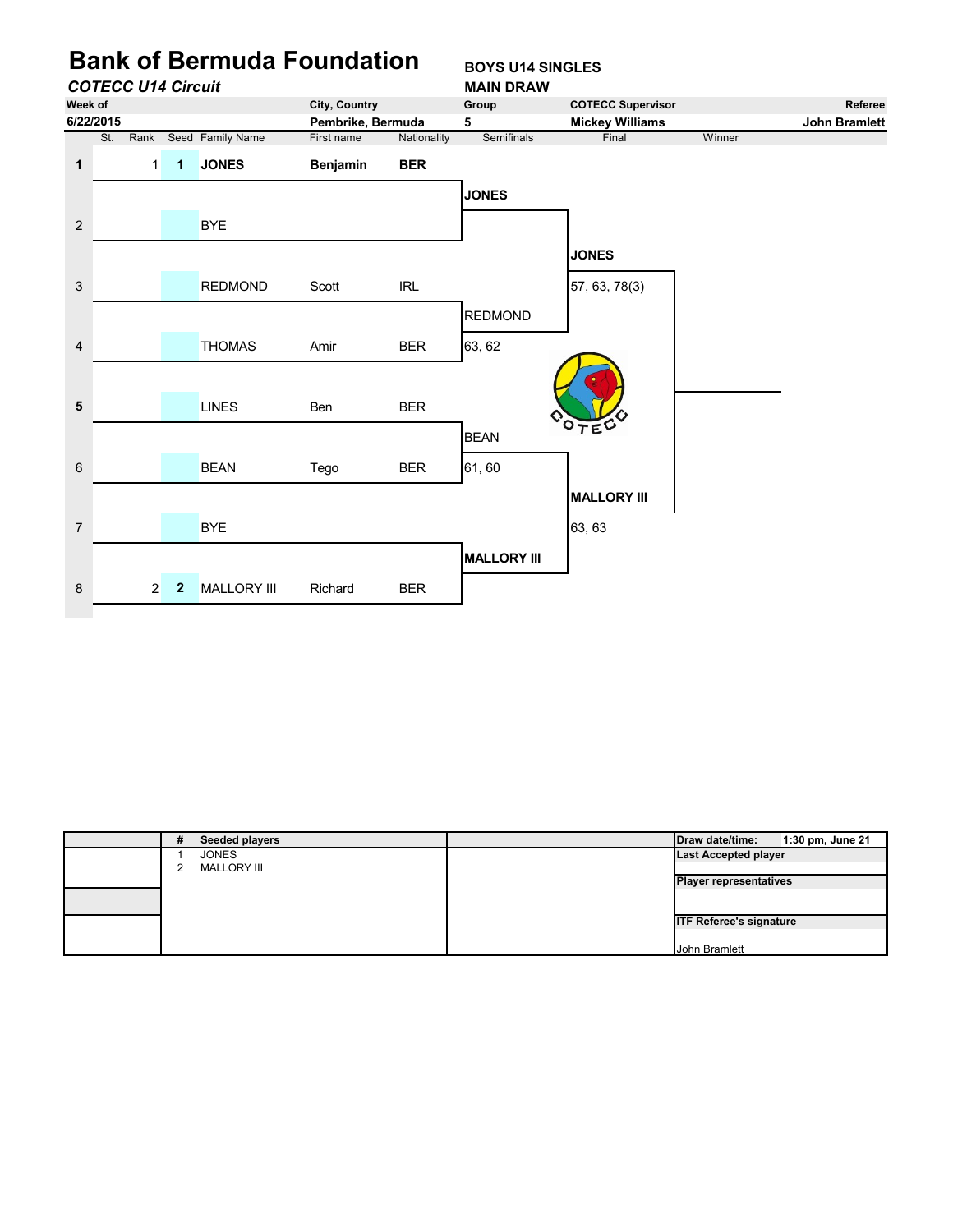*ITF Junior Circuit*

**BS18 - BOYS SINGLES MAIN DRAW**



| Week of<br>21 JUN 2015 |          | City, Country<br>Pembroke, BER                                                        | Grade<br>Grade 5                         | Tourn. Key<br>J-G5-BER-01A-2015 |            | ITF Referee<br>Mrs. Vickie Berrettini |
|------------------------|----------|---------------------------------------------------------------------------------------|------------------------------------------|---------------------------------|------------|---------------------------------------|
| St. Rank Cnty          |          | Round 1                                                                               | Round 2                                  | Quarterfinals                   | Semifinals | Final                                 |
|                        |          |                                                                                       |                                          |                                 |            |                                       |
| 339<br>$\mathbf{1}$    |          | BOL KOENIGSFEST, S [1]                                                                |                                          |                                 |            |                                       |
| Q<br>2                 |          | 1849 CAN PETROVIC, Aleksandar                                                         | KOENIGSFEST, S [1]<br>$7-5$ 4-6 6-0      |                                 |            |                                       |
| $3$ LL                 |          | USA SPIZZIRRI, Eliot                                                                  |                                          |                                 |            |                                       |
| 4                      |          | 1902 GBR BUTLER, Harry                                                                | BUTLER, Harry<br>$6 - 36 - 2$            |                                 |            |                                       |
| 5 Q                    |          | USA   PELLETIER, Beau                                                                 |                                          |                                 |            |                                       |
| 6                      | BER      | LEADER, David                                                                         | PELLETIER, Beau<br>$6-16-0$              |                                 |            |                                       |
| 7<br>2033              | ITA I    | GIANSERRA, Vittorio                                                                   |                                          |                                 |            |                                       |
| 8<br>935               |          | USA GRANT, William [7]                                                                | GRANT, William [7]<br>$6-4$ 6-4          |                                 |            |                                       |
| 9<br>586               |          | USA BURTON, Chase [4]                                                                 |                                          |                                 |            |                                       |
| 10                     |          | BER   MARSHALL, Daniel                                                                | BURTON, Chase [4]<br>$6 - 0 6 - 0$       |                                 |            |                                       |
| 11                     |          | 1562 NOR GABRIELSEN, Leif                                                             |                                          |                                 |            |                                       |
| 12                     |          | 1224 USA MENDELSOHN, Maxwell $\begin{array}{ c c c c c }\hline 6-1 & 6-1 \end{array}$ | MENDELSOHN, Maxwell                      |                                 |            |                                       |
| 13 WC                  |          | BER BOYLE, Tanner                                                                     |                                          |                                 |            |                                       |
| 14                     | 1119 USA | GARNER, Zachary                                                                       | GARNER, Zachary<br>$6 - 3$ $6 - 1$       |                                 |            |                                       |
| 15<br>1302             |          | JAM   BICKNELL, Jacob                                                                 |                                          |                                 |            |                                       |
| 16<br>1001             |          | BOL ASCARRUNZ, I [8]                                                                  | ASCARRUNZ, I [8]<br>$6-16-3$             |                                 |            |                                       |
| 856<br>17              |          | BOL MOLINA, Luis [6]                                                                  |                                          |                                 |            |                                       |
| 18 LL                  | USA      | GUZHVA, Alex                                                                          | MOLINA, Luis [6]<br>$6 - 36 - 4$         |                                 |            |                                       |
| 19                     |          | 1390   USA   BIRD, Dimitri                                                            |                                          |                                 |            |                                       |
| 20 WC                  |          | BER STIRLING, Luke                                                                    | BIRD, Dimitri<br>$6 - 26 - 1$            |                                 |            |                                       |
| 21                     |          | 1148 GBR BROOKES, Nick                                                                |                                          |                                 |            |                                       |
| 22                     | 1592 USA | TOUB, Eric                                                                            | <b>BROOKES, Nick</b><br>$6-3$ 4-6 $6-3$  |                                 |            |                                       |
| 23 WC                  |          | BER   ANDERSON, Connor                                                                |                                          |                                 |            |                                       |
| 24<br>573              | CAN      | DONARSKI, Sid [3]                                                                     | DONARSKI, Sid [3]<br>$6-16-1$            |                                 |            |                                       |
| 25                     |          | 655 BOL CATTORETTI, A [5]                                                             |                                          |                                 |            |                                       |
| $26$ Q                 |          | USA JACHUCK, Ronan                                                                    | JACHUCK, Ronan<br>$4-6$ 7 $-6(4)$ 6 $-0$ |                                 |            |                                       |
| 1058<br><u>27</u>      | USA      | HAMMOND, Robert                                                                       |                                          |                                 |            |                                       |
| 28                     | BER      | WAY, William                                                                          | HAMMOND, Robert<br>$6 - 0 6 - 0$         |                                 |            |                                       |
| 29 Q                   | USA      | LESCHLY, Lane                                                                         |                                          |                                 |            |                                       |
| 30                     |          | 1799 MEX BLANCAS, Andres                                                              | LESCHLY, Lane<br>$6 - 16 - 1$            |                                 |            |                                       |
| 31 WC                  | BER      | BOYLE, William                                                                        |                                          |                                 |            |                                       |
| 404<br>$rac{32}{1}$    |          | USA   MERMERSKY, S [2]                                                                | MERMERSKY, S [2]<br>4-6 6-1 4-0 Ret.     |                                 |            |                                       |
|                        |          |                                                                                       |                                          |                                 |            |                                       |

|         |                        |                |           | www.blta.bm            | www.itftennis.com |
|---------|------------------------|----------------|-----------|------------------------|-------------------|
|         | # Seeded Players       | # Lucky Losers | Replacing | Draw date/time:        | 21 JUN 2015 18:18 |
|         | KOENIGSFEST, Stephan   |                |           | Last Direct Acceptance |                   |
|         | 2 MERMERSKY, Sebastian |                |           | WAY, William (BER)     |                   |
|         | DONARSKI, Sid          |                |           | Player representatives |                   |
|         | BURTON, Chase          |                |           | Andres BLANCAS         |                   |
| Juniors | 5 CATTORETTI, Agustin  |                |           | Vittorio GIANSERRA     |                   |
|         | MOLINA, Luis           |                |           | Signature              |                   |
|         | GRANT. William         |                |           |                        |                   |
|         | ASCARRUNZ, Ignacio     |                |           | Mrs. Vickie Berrettini |                   |